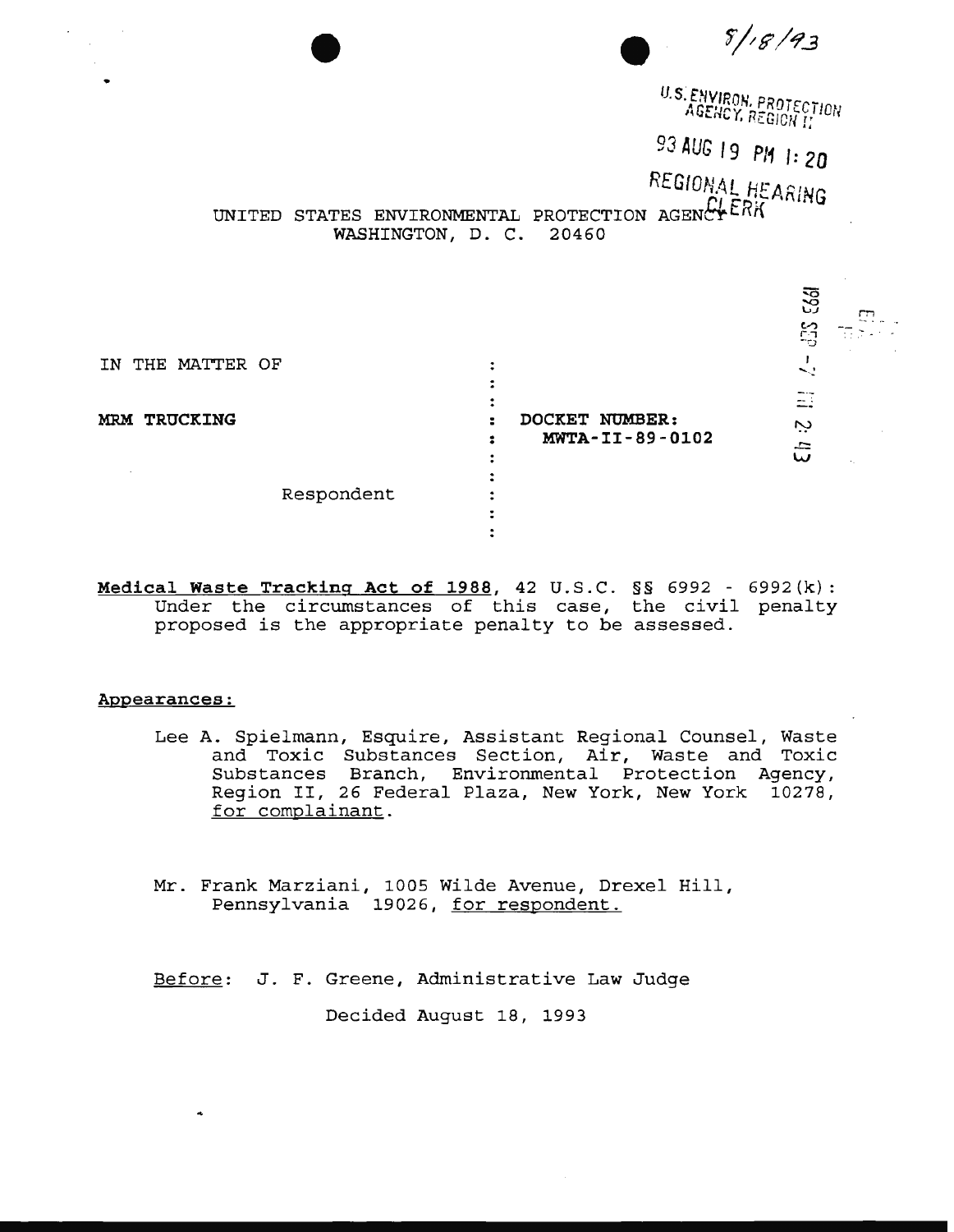#### **DECISION AND ORDER UPON MOTION**

This matter arises under the Medical Waste Tracking Act of 1988, 42 U.S.C. §§ 6992 - 6992(k), which provides for the listing and tracking of medical waste, and regulations promulgated in accordance with authority contained therein, 54 **Fed. Reg.** 12326 {1989), codified at 40 C.F.R. § 259.73 {1990).

The complaint charged respondent with violations of 40 C.F.R. § 259.73 (a) (2), which requires that transporters of regulated medical waste must "ensure that [such] waste . . . is not subject to mechanical stress or compaction during loading and unloading or during transit;" and 40 C.F.R.  $\S$  259.73(b)(3), which requires that the vehicle in which regulated medical waste is transported must be labeled in a particular manner.<sup>1</sup> Complainant sought a penalty of \$22,500 for each alleged violation. Respondent denied both charges.

On September 5, 1991, complainant's motion for partial "accelerated" decision was granted with respect to liability for the violation of 40 C.F.R. § 259.73(a) (2) charged in the complaint.<sup>2</sup> It was held that (a) ". . . . compaction of the waste

 $140$  C.F.R. § 259.73(a)(2) provides as follows: "Transporters must use vehicles to transport regulated medical waste that have met the following requirements: . . . (2) The transporter must ensure that the waste is not subject to mechanical stress or compaction during loading and unloading or during transit. . . "

<sup>2</sup>**Order Upon Motion For Partial Accelerated Decision As To**  Liability September, 1991.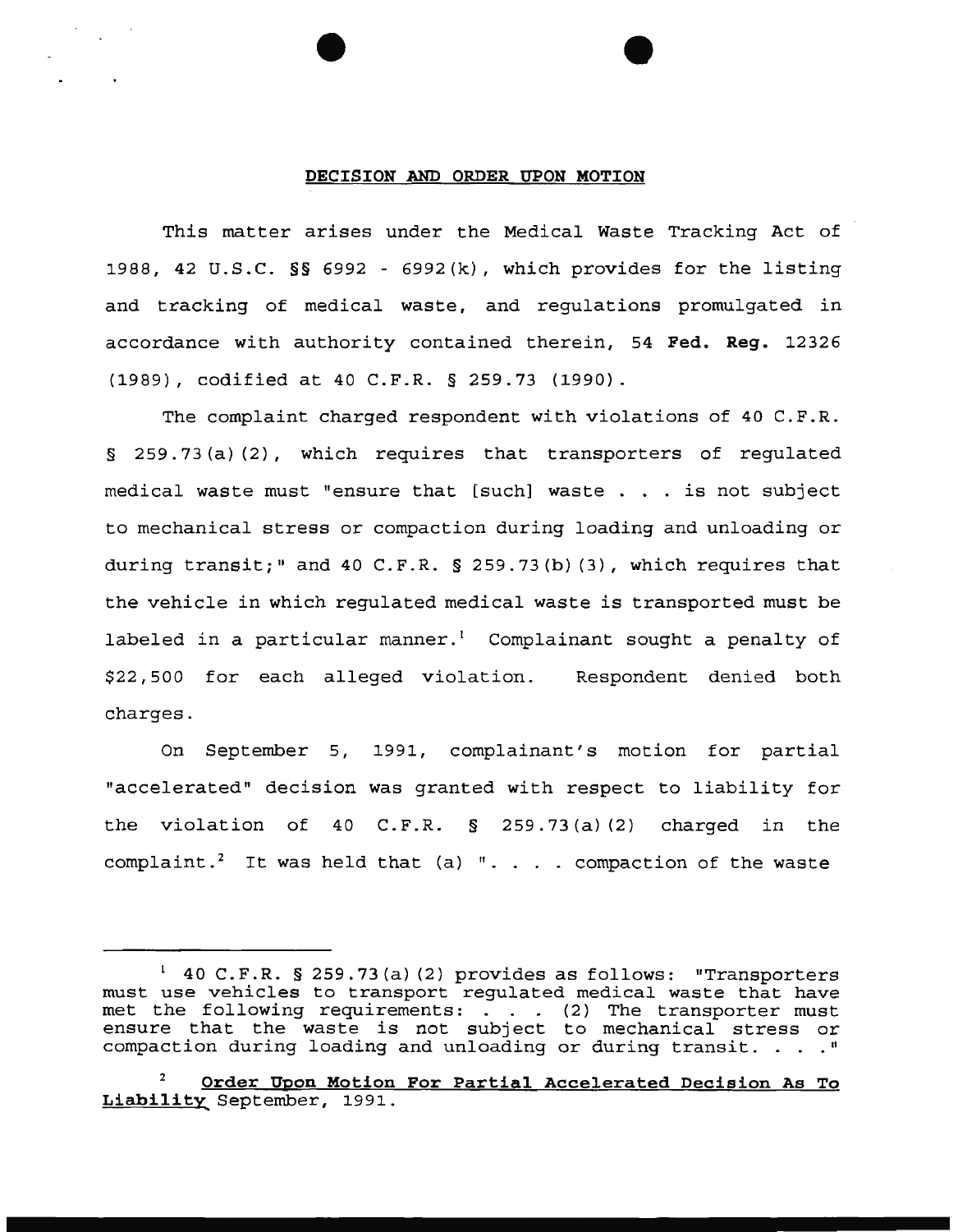has been sufficiently demonstrated when, as here, it is shown that outer cartons which contain regulated medical waste have been compacted" and that respondent failed to raise sufficient question as to the degree of compaction to overcome complainant's motion; (b) that respondent failed to ensure that the medical waste it was transporting had not been subjected to mechanical stress or compaction during loading, unloading, or transit; (c) accordingly, that respondent had violated 40 C.F.R.  $\S 259.73$  (a)  $(2).^{3}$ 

The parties have not been able to settle the remaining issue herein, *i.e.* the amount of the penalty to be assessed for the violation found. Complainant moved for judgment ("accelerated" decision) as to the amount of the penalty, urging that no material fact remains to be determined with respect to the penalty and that complainant is entitled to judgment in the full amount of the penalty as proposed in the complaint as a matter of law. <sup>4</sup>

"Accelerated decision" as to the amount of the penalty (or whether a penalty will be assessed for violations), as distinct from liability for the violations, is seldom granted. See In **the Matter of Jenny Rose, Inc.,** Docket No. IF&R-III-395-C, February 22, 1993. Generally there is reluctance to impose civil sanctions without providing the violator an opportunity for an oral

In the same Order it was found that a violation of 40 C.F.R. 259.73 (b) (3) had not been established. Complainant's motion for "accelerated" decision as to this charge was denied, and the count was dismissed, 40 C.F.R. §22.20(a).

<sup>4</sup> Complainant's **Memorandum in Support of Complaninant' a Motion**  for Accelerated Decision, March 12, 1993, at 5.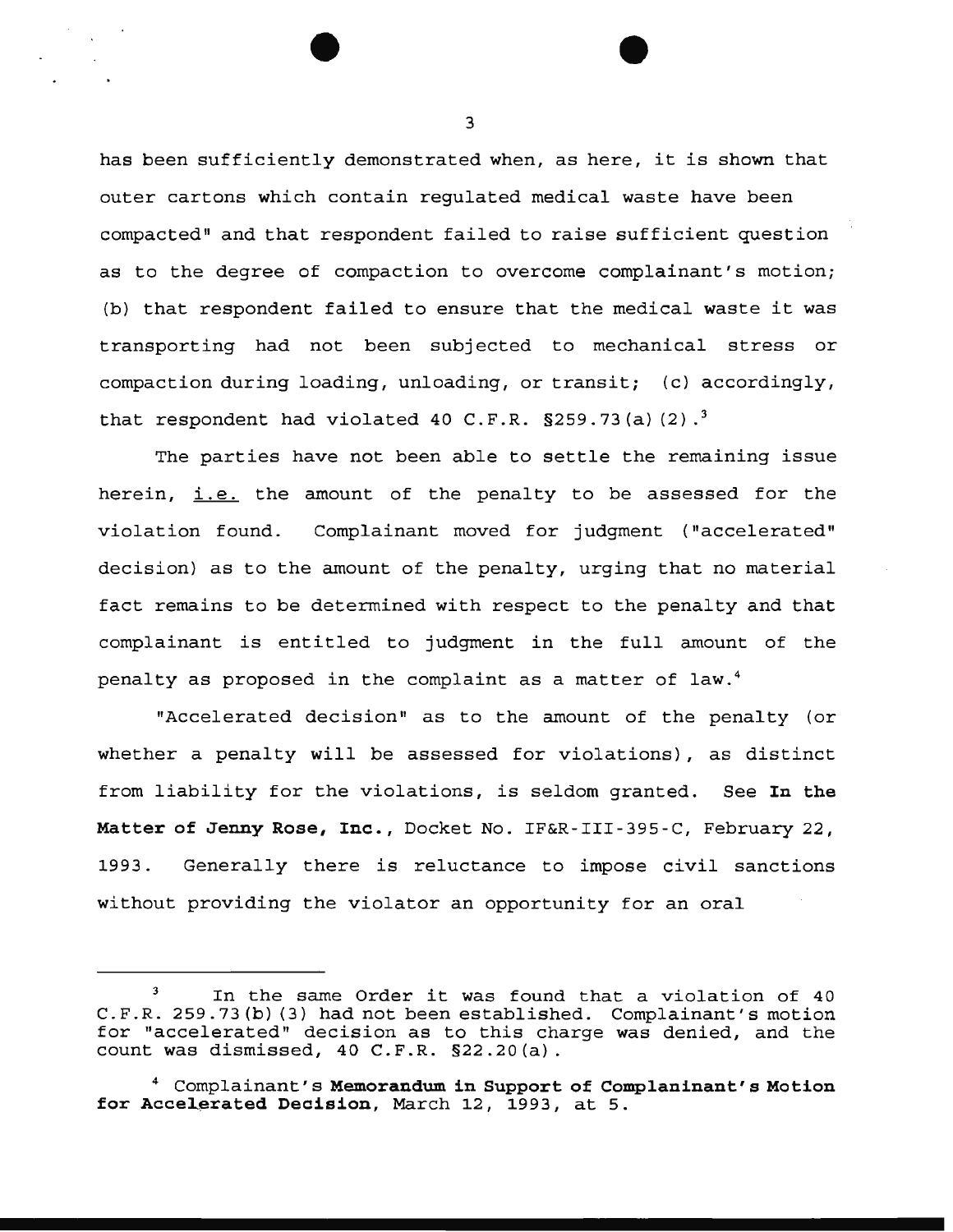evidentiary hearing. Often credibility determinations must be made in order to determine the appropriate amount of the penalty, and, in this connection live testimony can be helpful. A principal consideration in detrmining whether a penalty may be assessed in the absence of such a hearing is whether it is reasonable to believe that additional relevant, material, and credible evidence would be obtained. See **In the Matter of Bestech, Inc.,** Docket No. IF&R-004-91-7073-C, March 13, 1992 (Judge Yost); **Environmental Protection Agency v. Streeter Flying Service, Inc.,** IF&R VII-612C-85P, August 27, 1985 (Judge Vanderheyden); **In re World Wide Industrial Supply,** FIFRA 1085-01-13-012P, January 9, 1986 (Judge Yost); Rainbow Paint and Coatings, Inc., EPCRA Docket No. VII-89-T-609, August, 1991 (Judge Vanderheyden); **In re Swing-A-Way Manufacturing Co.,** Docket EPCRA-VII-91-T-650-E 9 **(Order Denying Motion for Accelerated Decision as to Penalty for Certain Counts).**  It is seldom clear that there is nothing to be gained from an oral evidentiary hearing. Here, however, respondent did not respond to complainant's motion, although additional time beyond the usual period allowed by the rules of practice was provided.<sup>5</sup> Respondent was also given an opportunity to furnish, but did not furnish, reliable financial information such as could support a claim of inability to pay the proposed penalty,<sup>6</sup> since status reports filed in this matter suggested that ability to pay had been raised.

<sup>&</sup>lt;sup>5</sup> See Scheduling Order of March 16, 1993.

<sup>6</sup> *\_IQ.*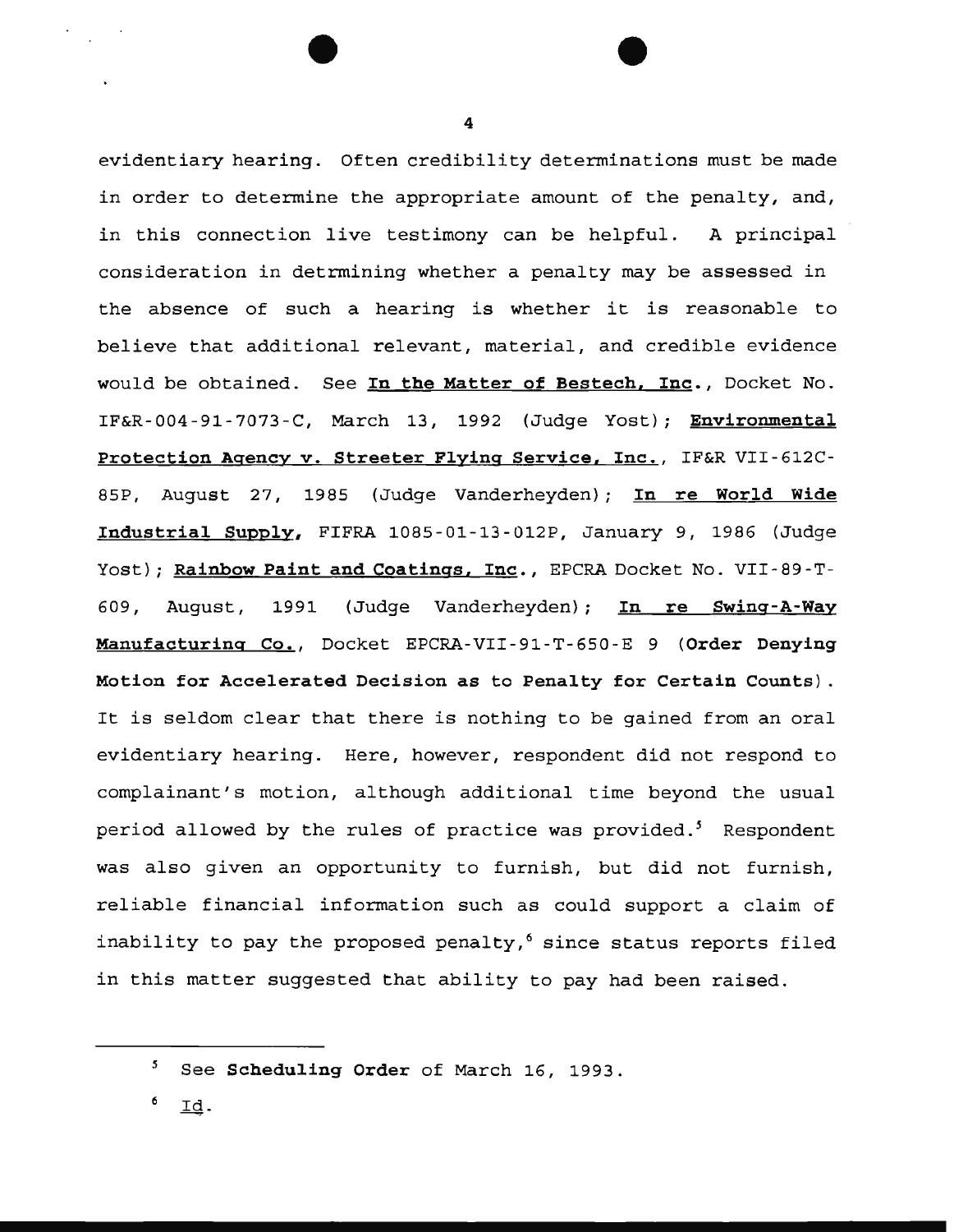Under these circumstances, it is determined that holding an oral evidentiary hearing is not required. Respondent has the burden of showing that there is something to be gained by holding a hearing, and must at least respond when opportunities to do this are given. Here, however, no showing has been made. Accordingly, it is sufficient that respondent on more than one occasion has been given a "meaningful opportunity to present [its] case."<sup>7</sup>

Complainant asserts that the amount of the penalty (\$22,500) proposed for the violation of 40 C.F.R. § 259.73(a) (2) was based upon and determined in accordance with the then-applicable U.S. Environmental Protection Agency [EPA] penalty policy, i.e. the 1984 Resource Conservation and Recovery Act [RCRA] gravity based penalty policy, and that the amount sought is appropriate in the circumstances of this violation. 8 Complainant urges that the "potential for harm" in this case was "major," in that the requirement to maintain containers of regulated medical wastes in good condition is based upon the importance of preventing exposure

<sup>&</sup>lt;sup>7</sup> Mathews v. Eldridge, 424 U.S. 319, 349. See also 333: "The fundamental requirement of due process is the opportunity to be heard 'at a meaningful time and in a meaningful manner,' quoting<br>Armstrong v. Manzo, 380 U.S. 545, 552 (1965). See also the Armstrong v. Manzo, 380 U.S. 545, 552 (1965). Court's discussion at 348-349.

 $^8$  Id. at 6. Pursuant to 40 C.F.R. § 22.27(b), notice must be taken of the civil penalty guidelines issued under the specific statute pursuant to which the complaint was issued.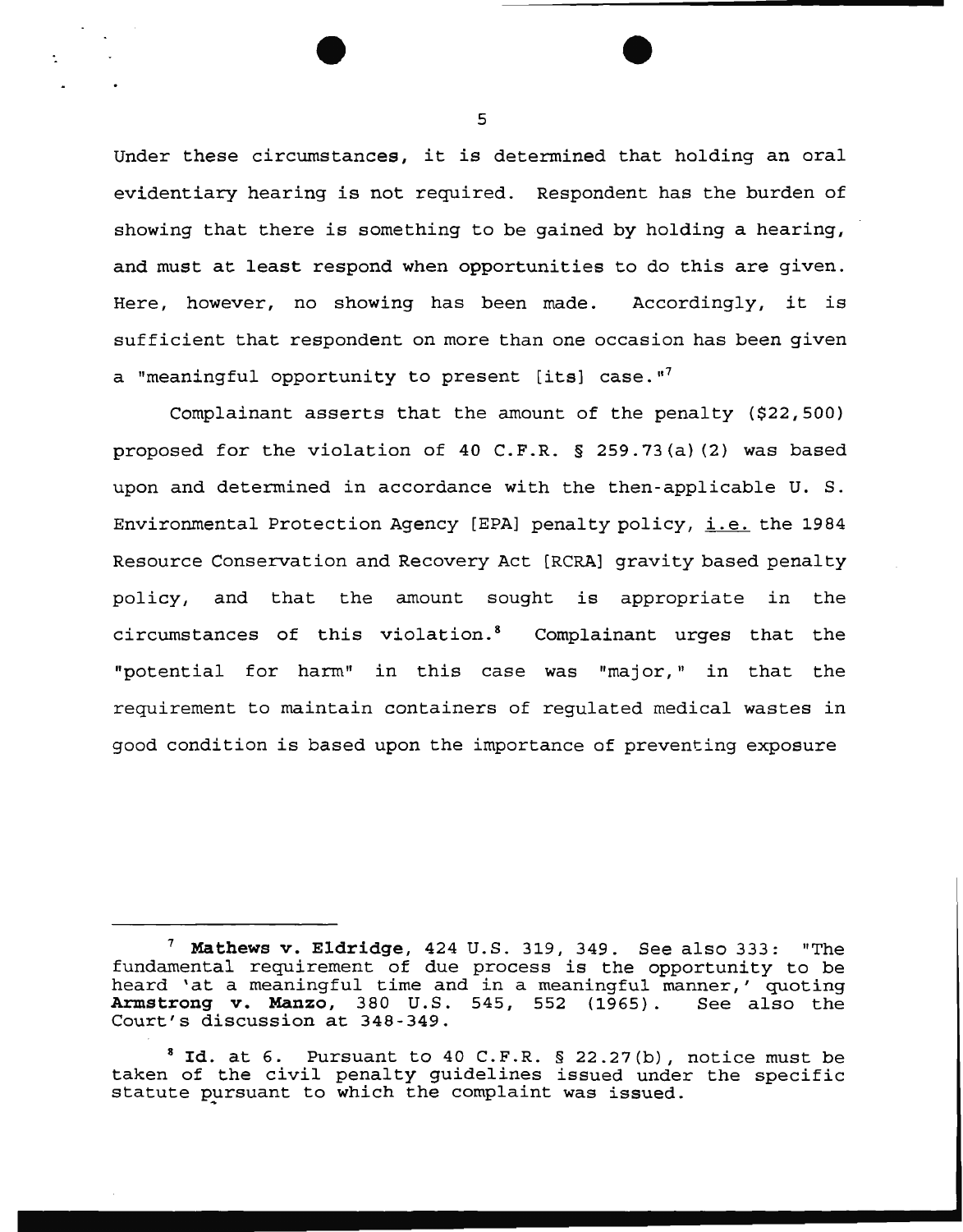to medical wastes.<sup>9</sup> Likewise, complainant argues that since the regulation was not complied with, and the cartons of waste were compacted, the extent of deviation from the regulation is "major." Both the characterizaton of the potential for harm as "major" and the characterization of the extent of deviation from the requirement as "major" are reasonable in the circumstances here, where the assessment must be based upon the seriousness of the violation. 10 Accordingly, the resulting proposed penalty calculation of \$22,500, derived from application of the policy, is appropriate for a violation which (a) was a major deviation from a requlatory requirement and (b) had major potential for harm.<sup>11</sup>

# **FINDINGS OF FACT AND CONCLUSIONS OF LAW**

- 1. No genuine issue of material fact remains to be determiend with respect to the issue herein, **i.e.** the amount of the penalty proposed to be assessed for the violation of 40 C.F.R . § 259.73(a) (2) previously found (see **Order Upon Motion In Partial accelerated Decision as to Liability,** September 5, 1991) .
- 2. In the circumstances of this case, an oral evidentiary hearing

<sup>9</sup> See complainant's Exhibit 2 (labelled "Attachment I" of its **Motion of March 12, 1993);** Complainant's **Memorandum in Support of Motion for Accelerated Decision,** at 10.

<sup>10</sup> See **Affidavit of Mr. John Gorman** at 6; see also Exhibit A, Final RCRA Civil Penalty Policy, attached thereto, at 3. penalty policy emphasizes that the potential for harm, rather than actual harm, is what must be considered. Id at 6; affidavit at 8.

It is noted that EPA is authorized to seek up to \$25,000 per day per violation of the Act.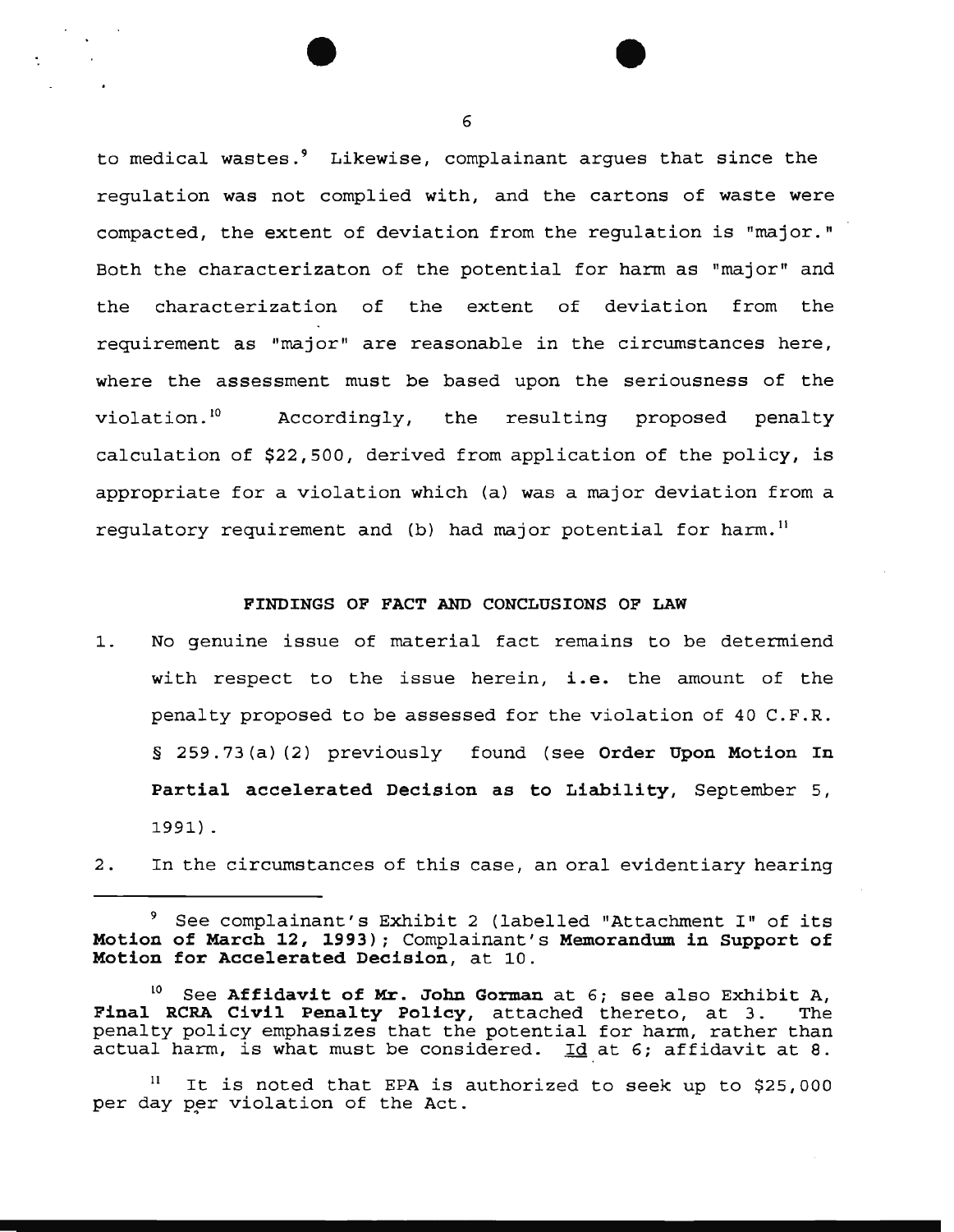on the penalty issue is not required.

- 3. The civil penalty proposed, \$22,500, was determined in accordance with the appropriate EPA civil penalty policy, **i.e.**  the RCRA civil penalty policy. The potential for harm in this violation was properly determined to be "major." The extent of deviation from the applicable regulatory requirement was properly determined to be "major." Accordingly, the total penalty amount \$22,500 determined by reference to the applicable penalty policy is found to be reasonable and appropriate in the circumstances of this case.<sup>12</sup>
- 4. No reliable financial information has been provided which would show inability of respondent to pay the proposed penalty.
- 5. Complainant is entitled to judgment as a matter of law with respect to the penalty. Respondent is liable for the full amount of the penalty proposed.

## **ORDER**

Accordingly, it is ORDERED that complainant's motion be, and it is hereby, granted and it is **FURTHER ORDERED** that respondent shall pay a civil penalty of \$22,500 for the violation previously found, within sixty (60) days from the date of service of this Order, by forwarding to the Regional Hearing Clerk and a cashier's

See complainant's Exhibits 2 and 3 ("Attachments I" and "II-A"), filed with **Notice of Motion for Accelerated Decision,** of March 12, 1993.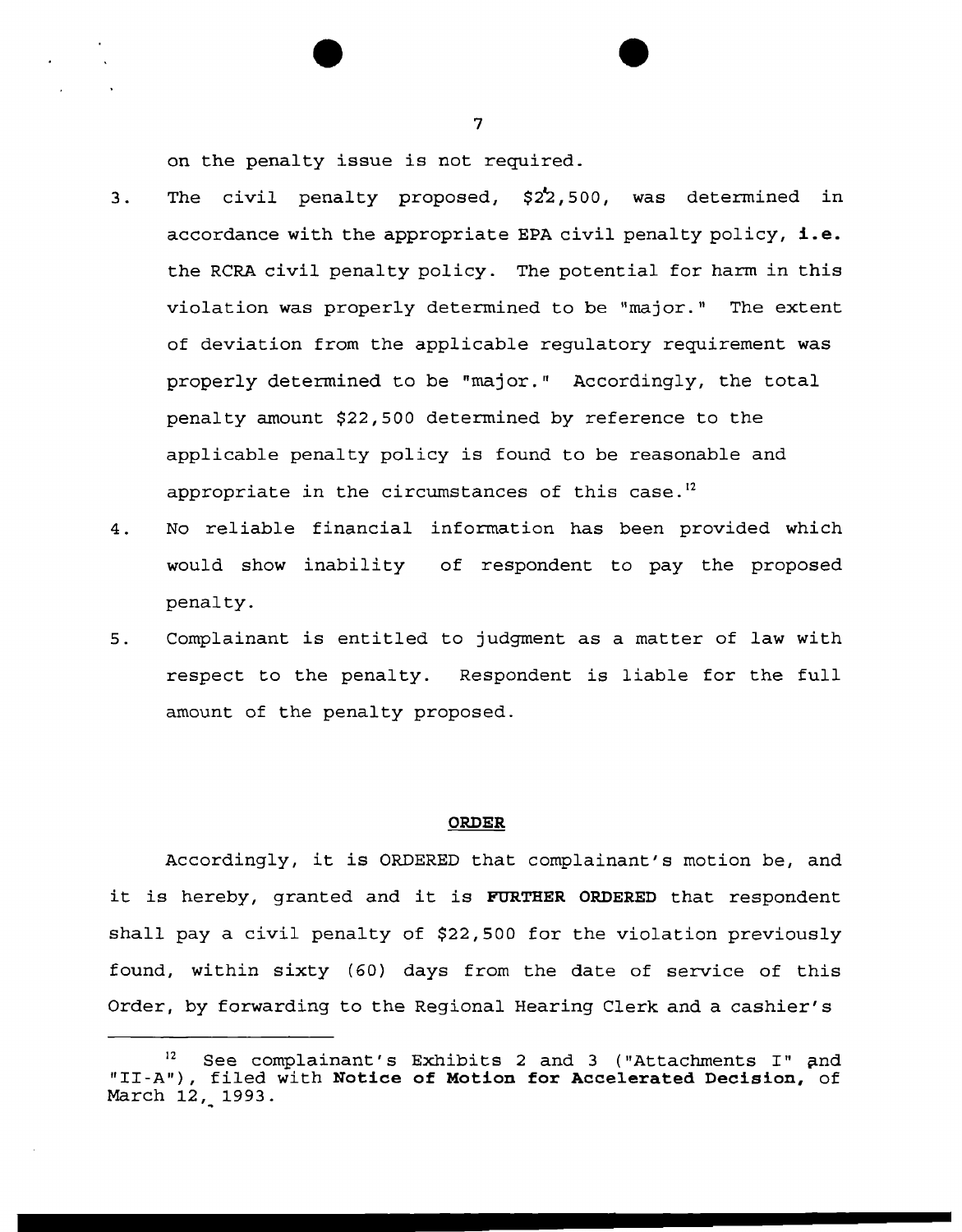check of a certified check for the said amount payable to the United States of America which shall be mailed to:

> U. S. Environmental Protection Agency Regional Hearing Clerk P. 0. Box 360515M Pittsburgh, PA 15251

Greene Administrative Law Judge

1/18,1993 Date: Washington,